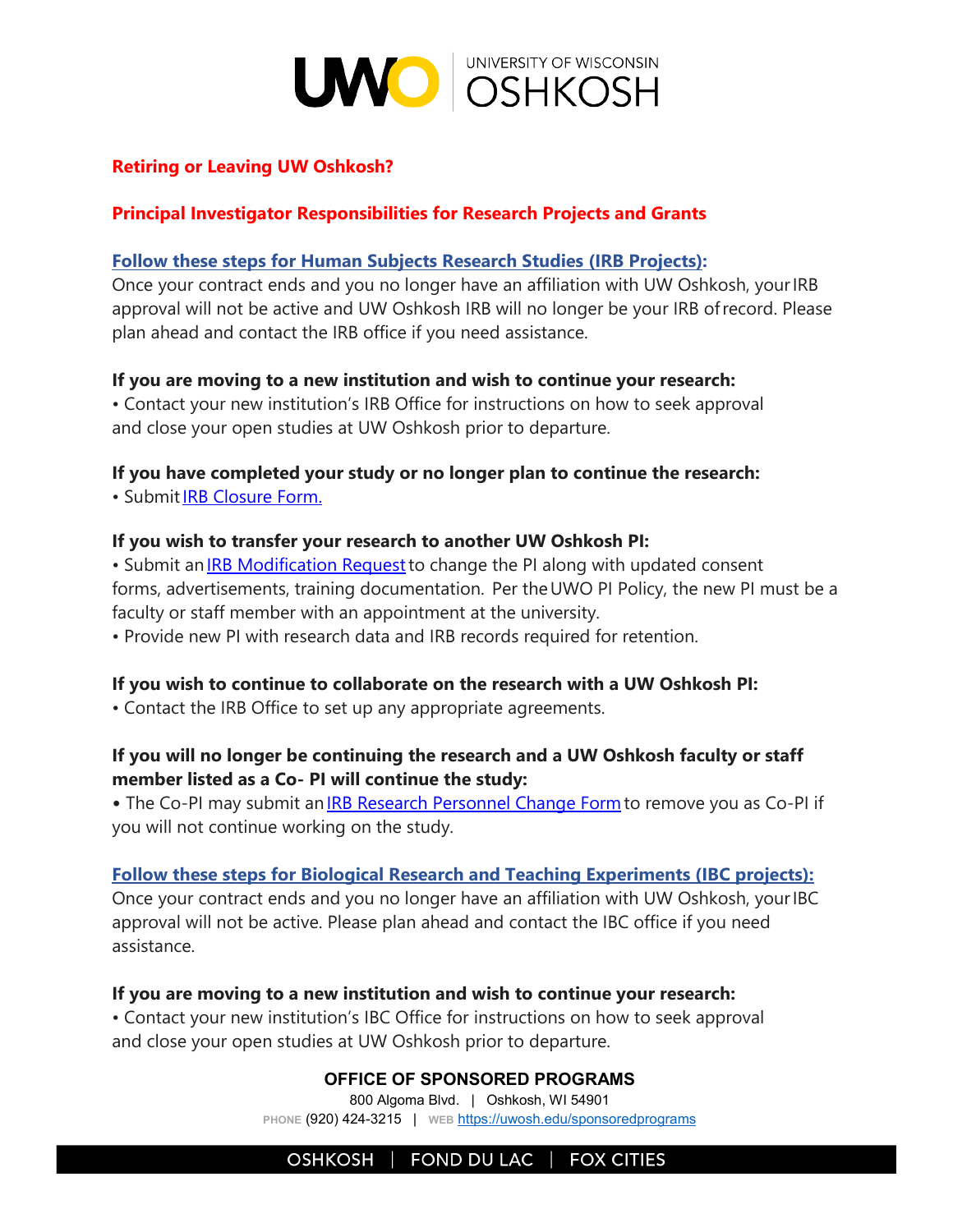

# **If you have completed your study or no longer plan to continue the research:**

• Submi[t IBC Closure Form.](https://uwosh.edu/sponsoredprograms/ibc/forms/)

### **If you wish to transfer your research to another UW Oshkosh PI:**

• Submit an **IBC Modification Request** to change the PI. Per the UWO PI Policy, the new PI

must be a faculty or staff member with an appointment at the university.

• Provide new PI with research data and IBC records required for retention.

## **If you wish to continue to collaborate on the research with a UW Oshkosh PI:**

• Contact the IBC Office to set up any appropriate agreements.

# **If you will no longer be continuing the research and a UW Oshkosh faculty or staff member listed as a Co- PI will continue the study:**

• The Co-PI may submit an **IBC Research Personnel Change Form** to remove you as Co-PI if you will not continue working on the study.

### **Laboratory Cleanout:**

Please contact the Office of Risk and Safety and your Department Chair(s) to schedule a laboratory clean out appointment.

# **Follow these steps for animal research or teaching activities (IACUC projects):**

Once your contract ends and you no longer have an affiliation with UW Oshkosh, your IACUC approval will not be active unless a Co-PI assigned to the project will continue work on the project. Animals without an active PI/Co-PI will be placed on the veterinary holding protocol for species-appropriate husbandry and care. Please plan and contact the IACUC Office and Laboratory Animal Manager in advance.

### **If you are moving to a new institution and wish to continue your research:**

• Contact your new institution's IACUC Office for instructions on how to seek approval and close your open protocols at UW Oshkosh prior to departure.

# **If you have completed your study or no longer plan to continue the research:**

• Submi[t IACUC Closure Form.](https://uwosh.edu/sponsoredprograms/iacuc/forms/)

### **If you wish to assign the protocol to another UW Oshkosh PI:**

• Submit an **IACUC** Modification Request to change the PI. Per the UWO PI Policy, the new PI must be a faculty or staff member with an appointment at the university.

• Provide new PI with research data and IACUC records required for retention.

### **OFFICE OF SPONSORED PROGRAMS**

800 Algoma Blvd. | Oshkosh, WI 54901 **PHONE** (920) 424-3215 | **WEB** <https://uwosh.edu/sponsoredprograms>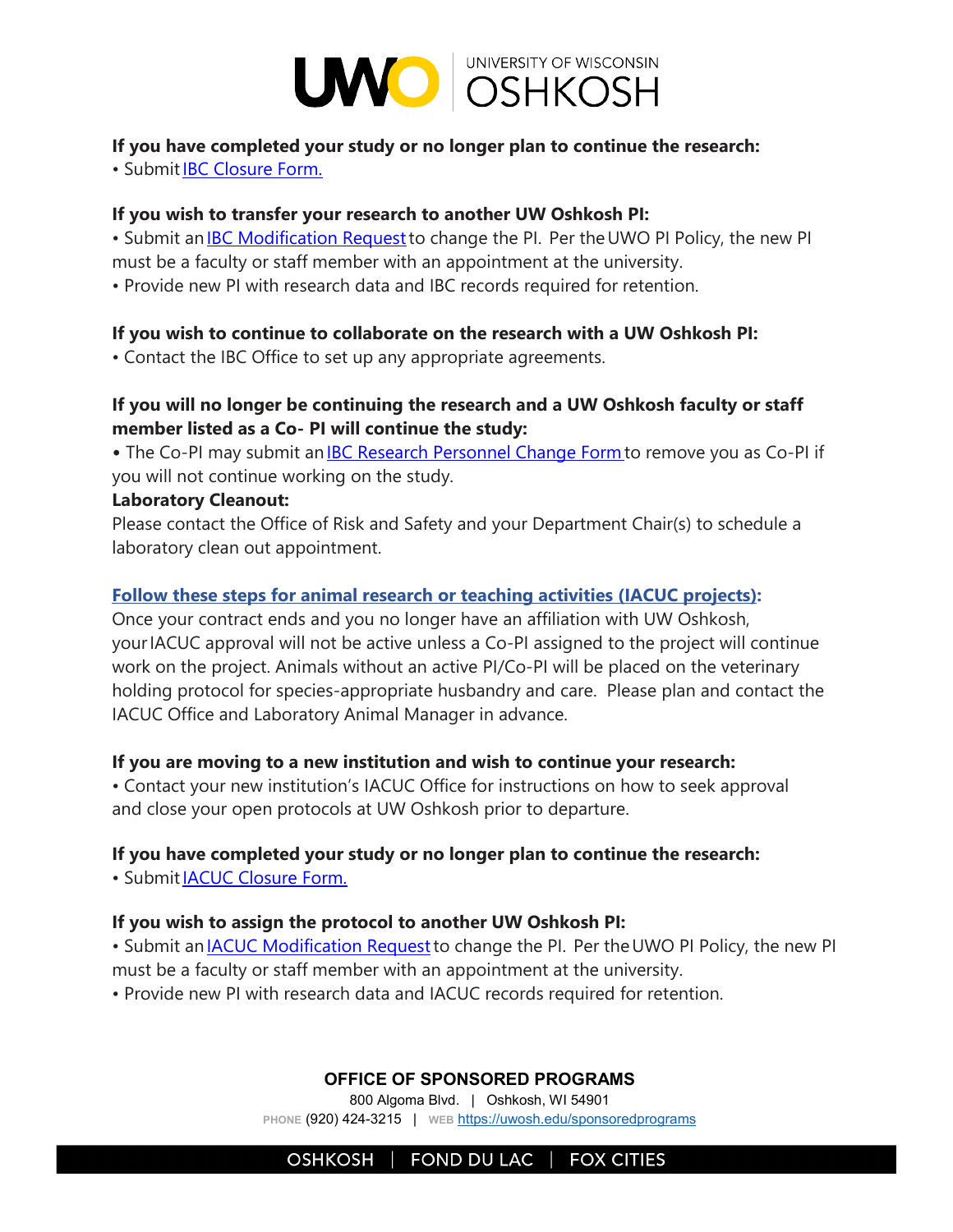

### **If you wish to continue to collaborate on the research with a UW Oshkosh PI:**

• Contact the IACUC Office to set up any appropriate transfers and agreements.

# **If you will no longer be continuing the research and a UW Oshkosh faculty or staff member listed as a Co- PI will continue the study:**

• The Co-PI may submit an **IACUC Modification Request** to remove you as Co-PI if you will not continue working on the protocol.

### **Follow these steps for extramural grant awards prior to your departure from UWO:**

- 1. If you intend to **close out** the grant
	- a. Contact [OSP@uwosh.edu](mailto:OSP@uwosh.edu) and Brandon Hennes [\(hennesb@uwosh.edu\)](mailto:hennesb@uwosh.edu) i.OSP will contact the sponsor and obtain grant closeout guidance ii.Grant closeout may take multiple weeks so please plan accordingly
	- b. Submit your final report to the sponsor

c. Work with your Grants Accountant [\(hennesb@uwosh.edu](mailto:hennesb@uwosh.edu)) to close out your grant project account and to draw down or return funds to sponsor, as applicable

## 2. If you intend to **transfer the grant ownership to your new institution:**

- a. Contact [OSP@uwosh.edu](mailto:OSP@uwosh.edu) and Brandon Hennes [\(hennesb@uwosh.e](mailto:hennesb@uwosh.edu)du)
- b. Provide information on the following:
	- i.Your new institution name
	- ii.Formal date you will transfer to the new institution
	- iii.Name of your contact person at the new institution's Office of Sponsored Programs

c. UWO OSP will contact their counterparts at the new institution to initiate a transfer request and will also contact the sponsor to request an award transfer and guidance

d. UWO must approve grant relinquishment to your new institution

e. Work with your Grants Accountant [\(hennesb@uwosh.edu](mailto:hennesb@uwosh.edu)) to close out your grant project account and to draw down remaining funds for UWO-based project expenses before your departure

# 3. If you intend to **name a new UWO Principal Investigator (PI)** on the grant:

- a. Contact [OSP@uwosh.edu](mailto:OSP@uwosh.edu) and Brandon Hennes [\(hennesb@uwosh.edu](mailto:hennesb@uwosh.edu))
- b. Provide information on the following:

i.Justification for Change in Key Personnel ii.Formal date requested to finalize the change in PI iii.Name of the proposed new Principal Investigator

#### **OFFICE OF SPONSORED PROGRAMS**

800 Algoma Blvd. | Oshkosh, WI 54901 **PHONE** (920) 424-3215 | **WEB** <https://uwosh.edu/sponsoredprograms>